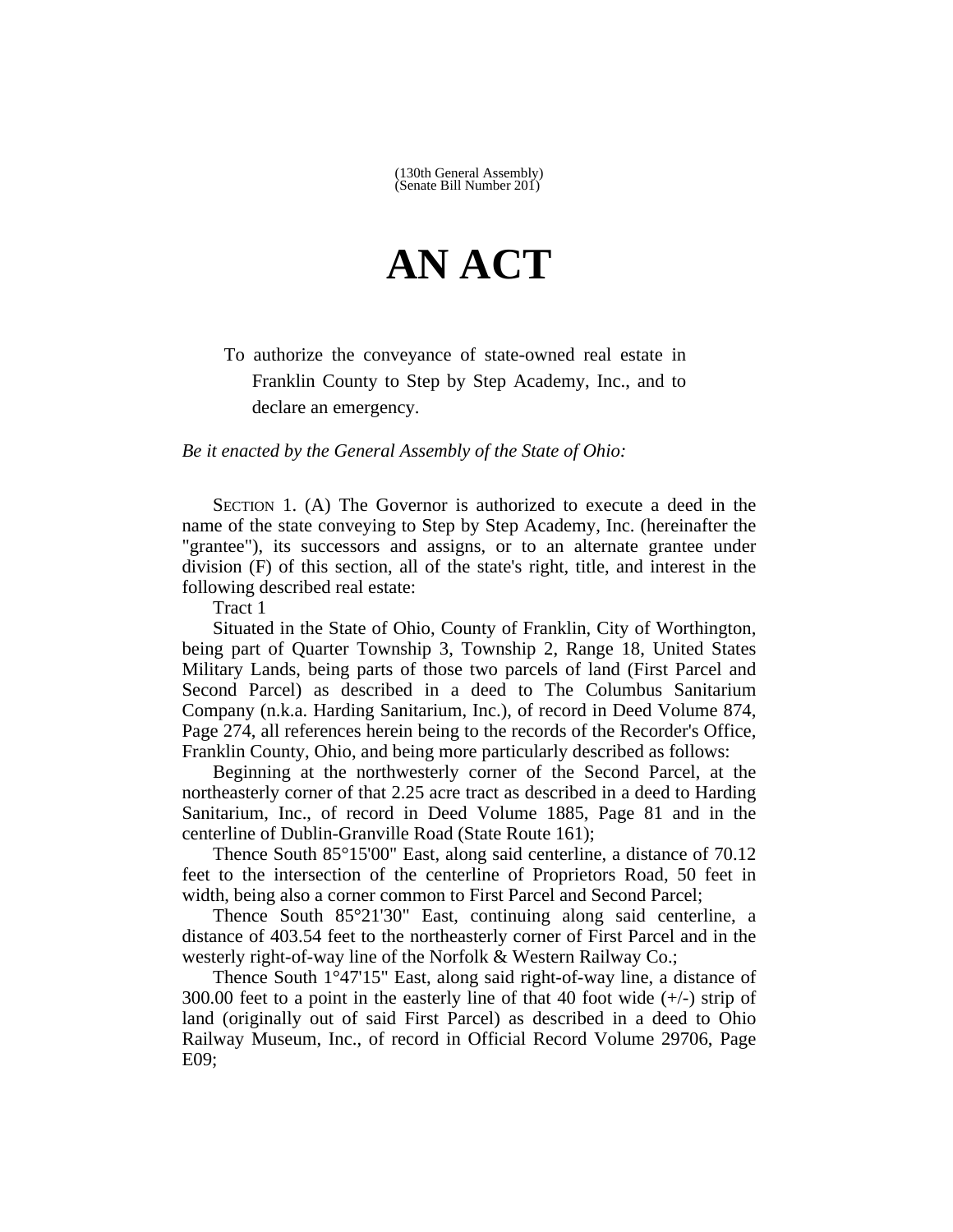Thence northerly along said easterly line the following two courses:

1. North 11°44'58" West, a distance of 24.09 feet to a point of curvature;

2. With the arc of a curve to the right, having a radius of 1753.18 feet, a central angle of 8°31'54", the chord of which bears North 7°29'01" West, a chord distance of 260.82 feet to a point in the original southerly right-of-way line of Dublin-Granville Road (20.00 feet south of centerline);

Thence North 85°21'30" West, along said right-of-way line, a distance of 44.77 feet to a point at the intersection of the westerly line of said 40 foot wide  $(+/-)$  strip;

Thence southerly along said westerly line the following courses:

1. South 5°16'57" East, passing an iron pin set in the southerly right-of-way line of Dublin-Granville Road at 35.53 feet (55 feet right of station 30+91.5), a total distance of 169.02 feet to a point in the center of Rush Run;

2. South 11°36'57" East, a distance of 819.40 feet to an iron pin set at a point of curvature;

3. With the arc of a curve to the right, having a radius of 5699.00 feet, a central angle of 10°00'12", the chord of which bears South 6°36'51" East, a chord distance of 993.74 feet to an iron pin found at the northeasterly corner of the subdivision "Colonial Hills No. 2", of record in Plat Book 20, Page 10, in the easterly right-of-way line of a vacated alley;

Thence North 84°38'48" West, along the northerly line of Colonial Hills No. 2, passing the northeasterly corner of Lot 619 at 20.22 feet and the northwesterly corner at 140.13 feet, a total distance of 180.52 feet to a P.K. nail found at the centerline intersection of Indianola Avenue, 80.00 feet in width, and Park Overlook, 60.00 feet in width;

Thence North 84°47'15" West, along the centerline of Park Overlook, a distance of 39.60 feet to a P.K. nail set at the southeasterly corner of that 0.402 acre tract as described in a deed to The Board of Commissioners of Franklin County, Ohio (for right-of-way purposes), of record in Deed Volume 1688, Page 284;

Thence North 1°16'15" West, along the easterly line of said 0.402 acre tract, a distance of 30.19 feet to an iron pin set at the northeasterly corner of same;

Thence North 84°47'15" West, along the northerly line of said 0.402 acre tract (the northerly right-of-way line of Park Overlook), a distance of 153.84 feet to an iron pin found at the southeasterly corner of the property of Karen S. and Shawn E. Miller, of record in Instrument No. 200103090048575;

Thence North 4°35'22" East, along the easterly line of said Miller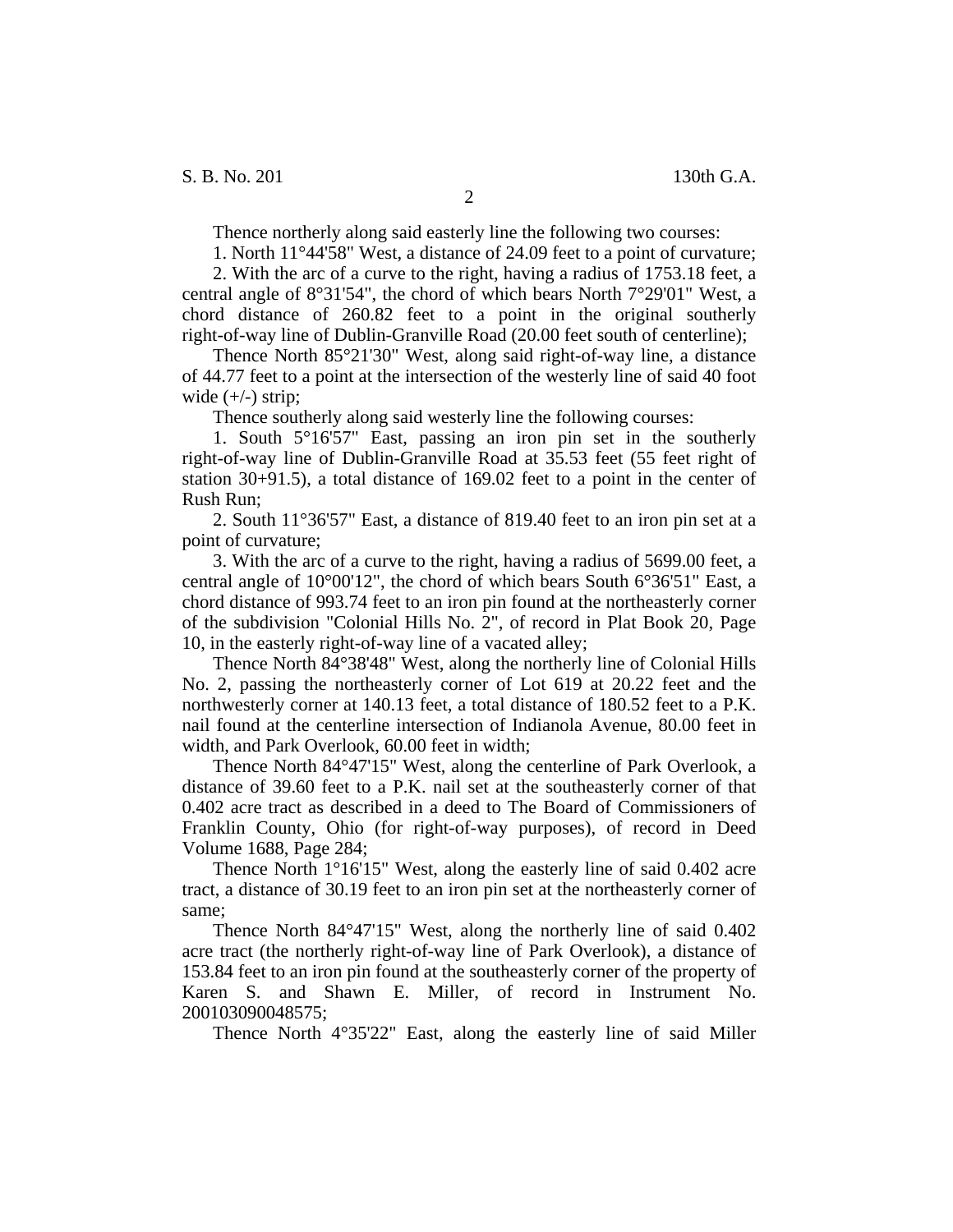property, a distance of 150.00 feet to an iron pin found at the northeasterly corner of same;

Thence North 84°47'15" West, along the northerly line of a series of eight tracts (all originally out of First Parcel), a distance of 442.15 feet to an iron pin set in the center of the vacated half of Forest Avenue, 25 feet in width, as established by the plat "Subdivision of Reserve "B", Colonial Hills Plat No. 2", of record in Plat Book 21, Page 11, and vacated by City of Worthington Ordinance No. 96-94;

Thence North 4°30'40" East, along the center of said vacated half of Forest Avenue, a distance of 154.72 feet to an iron pin set at the terminus of same;

Thence North 85°27'11" West, along the northerly line of said Subdivision of Reserve "B", Colonial Hills Plat No. 2 and along the northerly line of "Rush Creek Subdivision" (a re-plat of a portion of Subdivision of Reserve "B", Colonial Hills Plat No. 2) of record in Plat Book 28, Pages 38 and 39, a distance of 674.11 feet to an iron pin found at the southwesterly corner of Second Parcel and at the terminus of South Street;

Thence North 4°32'51" East, along the easterly line of said Rush Creek Subdivision, being also the easterly right-of-way line of vacated Andover Street (vacated by City of Worthington Ordinance No. 15-56), passing an iron pin found in the northerly right-of-way line of South Street at 25.00 feet, a total distance of 859.66 feet to an iron pin set at the southwesterly corner of that 0.69 acre tract as described in a deed to George T. and Joan L. Harding, of record in Deed Volume 2318, Page 198;

Thence South 85°22'28" East, along the southerly line of said 0.69 acre tract, a distance of 200.07 feet to an iron pin set at the southeasterly corner of same and at a southwesterly corner of that 2.323 acre tract as described in a deed to Harding Hospital, Inc., of record in Deed Volume 3790, Page 425;

Thence North 59°53'33" East, along the southeasterly line of said 2.323 acre tract, a distance of 536.55 feet to an iron pin set at the most easterly corner of same and at the southeasterly corner of that aforementioned 2.25 acre tract;

Thence North 4°45'00" East, along the easterly line of said 2.25 acre tract, a distance of 440.21 feet to the place of beginning and containing 40.934 acres of land, which is comprised of all of tax parcels 100-001234 and 100-000398.

Bearings herein are based on South 85°15'00" East for the centerline of Dublin-Granville Road west of Proprietors Road as indicated in the referenced deed of record in Deed Volume 1885, Page 81.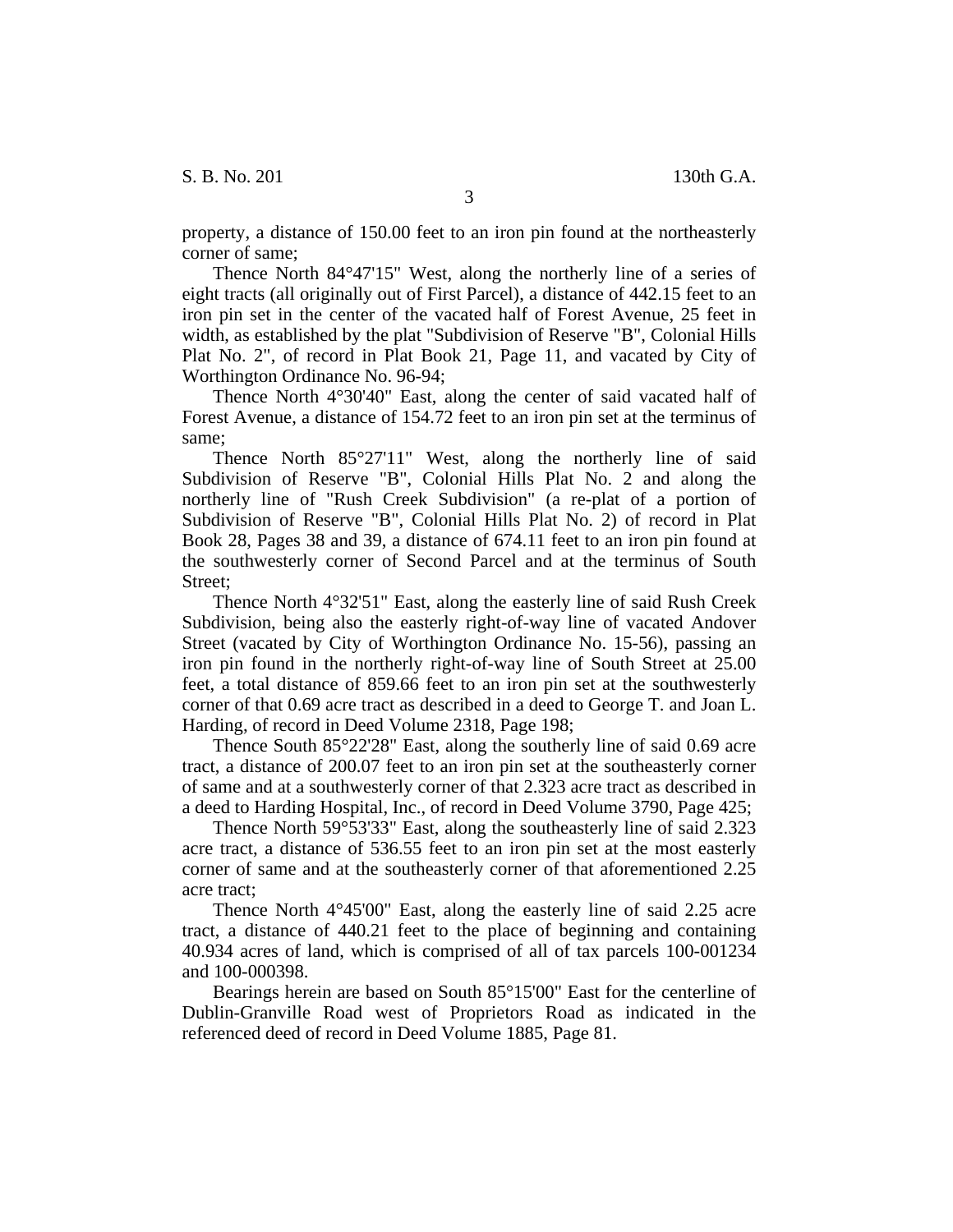S. B. No. 201 130th G.A.

4

Iron pins set consist of a 1" (O.D.) iron pipe, 30" long with a plastic cap inscribed "M-E Companies/S-6872".

This description was prepared by M-E Companies, Inc., Civil Engineering Group, based on information obtained from an actual field survey of the premises in April, 2003.

Robert S. Wynd, Registered Surveyor No. 6872

Tract 2

Situate in the State of Ohio, County of Franklin and Township of Sharon, and being part of Quarter Township 3, Township 2, Range 18, U.S. Military Lands and being part of a tract of 19.65 Acres, designated as Second Parcel in the deed from the Sanitarium Realty Company to the Columbus Sanitarium Company, as the same is shown of record in Deed Book 874, page 274, Recorder's Office, Franklin County, Ohio and being more particularly described as follows:

Beginning at an iron pin in the east line of Foster Street (now Andover Street) at the northwest corner of the above mentioned 19.65 Acre Tract; thence with the north line of said tract, S.  $85^{\circ}15'$  E. 640.9 ft. to an iron pin; thence S. 59°30' W. 540.9 ft. to an iron pin at the southeast corner of a 0.69 Acre Tract conveyed to Harrison and Ruth Evans, as the same is shown of record in Deed Book 1117, page 633, Franklin Country records; thence with the east line of said 0.69 Acre Tract, N. 4°35' E. 150 ft. to an iron pin at the northeast corner of said tract; thence with the north line of said 0.69 Acre Tract, N. 85°16' W. 200 ft. to an iron pin at the northwest corner of said tract and in the east line of Foster Street (now Andover Street) the same being the west line of the above mentioned 19.65 Acre Tract; thence with said west line along the east line of Foster Street (now Andover Street), N. 4°35' E. 162 ft. to the place of beginning, containing 2.323 Acres more or less.

Tract 3

Situated in the State of Ohio, County of Franklin, City of Worthington, and being in Township No. 2, Quarter Township No. 3, Range 18, U.S. Military Lands, and being part of the 5.35 Acre tract conveyed to Frances K. Harding by deed of record in Deed Record 1174 at page 615, Recorder's Office, Franklin County, Ohio, and more particularly described as follows:

Beginning at a point in the center line of the Worthington and Granville Road (also known as State Route 161) at the northeast corner of the land conveyed to the Harding Sanitarium, Inc. by deed of record in Deed Book 1885, page 81, Recorder's Office, Franklin County, Ohio, and at the northwest corner of land owned by Harding Sanitarium, Inc.; thence N. 85°15' W. along the center line of the Worthington and Granville Road a distance of Two Hundred Twenty Five (225) feet to a point; thence S. 4°45'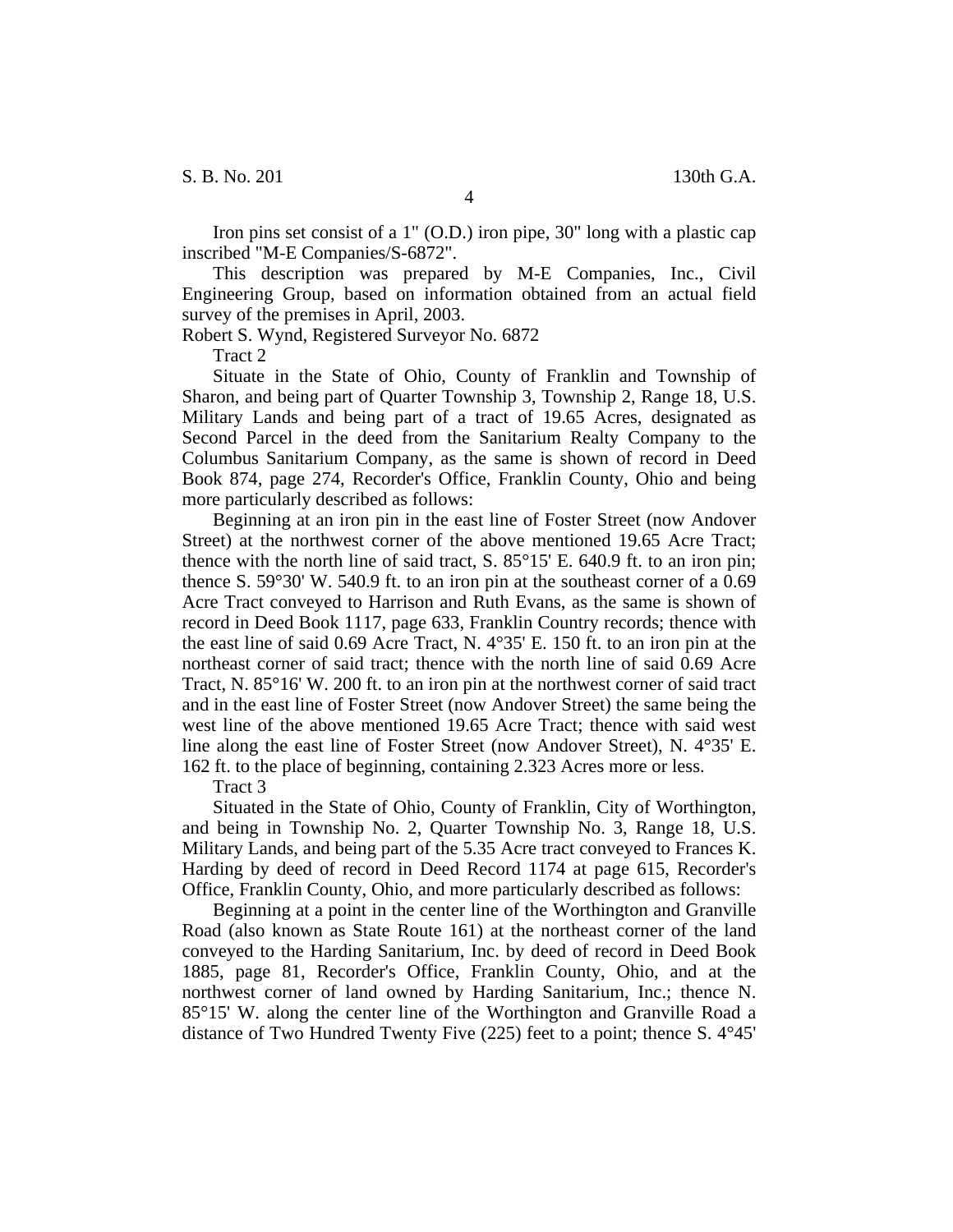W. a distance of Four Hundred and Thirty Eight (438) feet to a point; thence S. 85°15' E. a distance of Two Hundred Twenty Five (225) feet to a point; thence N. 4°45' E. Four Hundred Thirty Eight (438) feet to the place of beginning, containing 2.25 acres, more or less.

The foregoing legal descriptions may be adjusted to accommodate any corrections necessary to facilitate recordation of the deed.

The above referenced Tract 1, Tract 2, and Tract 3 are known as Franklin County Parcel Numbers 100-000398, 100-000780, 100-001234, 100-000696, and 100-001368.

(B) The conveyance of the real estate described in division (A) of this section shall include the buildings, parking areas, improvements, and fixtures now situated on the real estate, and shall be conveyed in "as-is, where-is, with all faults" condition.

(C) Consideration for the conveyance of the real estate described in division (A) of this section shall be four million five hundred thousand dollars.

(D) The real estate described in division (A) of this section shall be conveyed subject to all easements, covenants, conditions, and restrictions of record; all legal highways and public rights-of-way; zoning, building, and other laws, ordinances, restrictions, and regulations; and real estate taxes and assessments not yet due and payable.

(E) The deed or deeds to the real estate described in division (A) of this section may contain restrictions, exceptions, reservations, reversionary interests, and any other terms and conditions the state or The Ohio State University may determine to be in the best interest of the state, including restrictions that are reasonably necessary to protect the state's interest in neighboring state-owned land. Subsequent to the conveyance, the state or The Ohio State University may release any restrictions, exceptions, reservations, reversionary interests, or other terms and conditions contained in the deed or deeds.

(F) The Ohio State University is authorized to use any reasonable method of sale, including, but not limited to, a negotiated purchase agreement, to determine an alternate grantee and consideration in the event Step By Step Academy, Inc., does not complete the purchase of the real estate described in division (A) within one year after the effective date of this section.

(G) The grantee and The Ohio State University shall pay all costs associated with the conveyance of the real estate, pursuant to a negotiated purchase contract.

(H) The net proceeds of the sale of the real estate shall be paid to The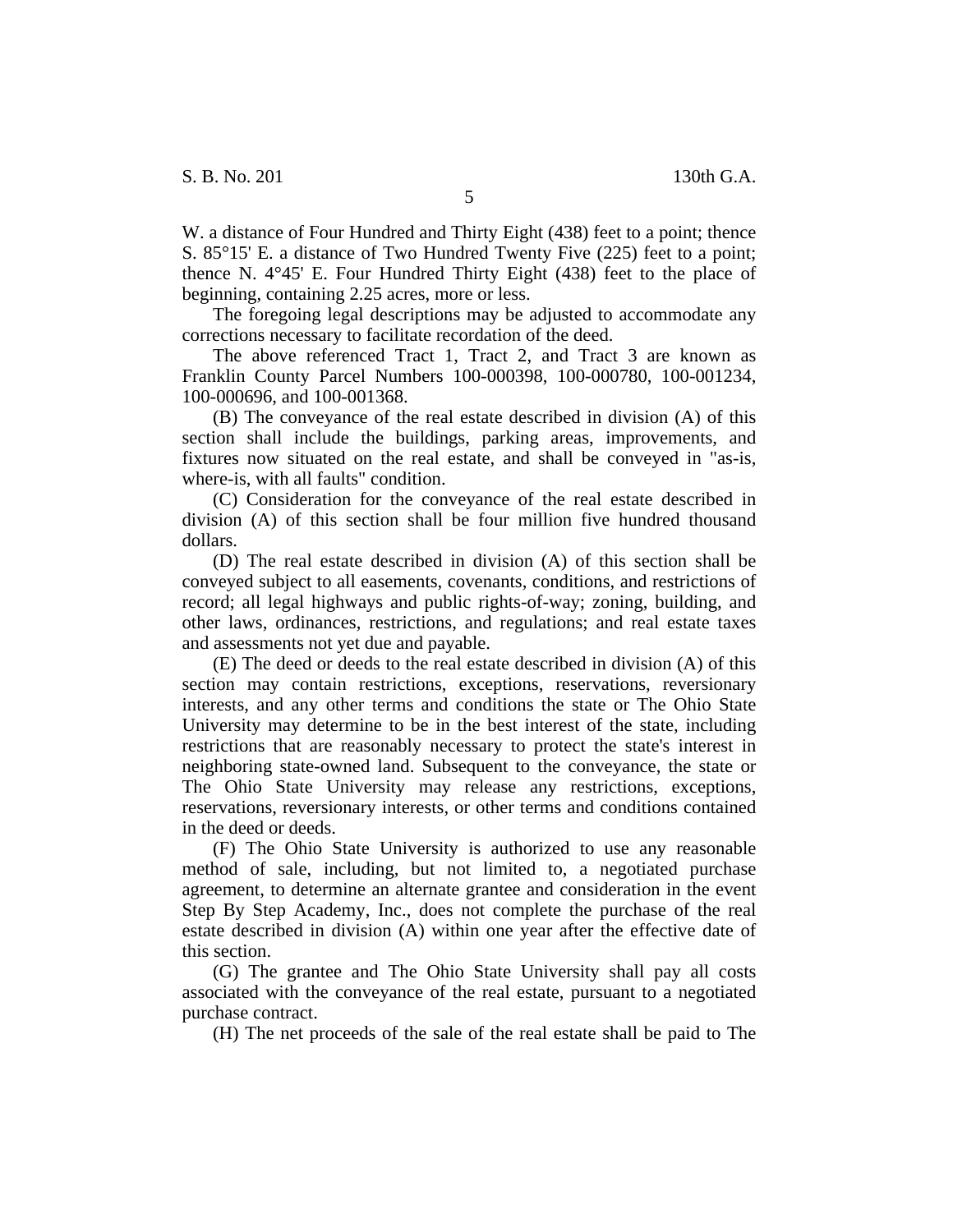S. B. No. 201 130th G.A.

Ohio State University and deposited in the appropriate university accounts to the benefit of The Ohio State University Wexner Medical Center.

(I) Upon payment of the purchase price, the Auditor of State, with the assistance of the Attorney General, shall prepare a deed to the real estate. The deed shall state the consideration and the conditions. The deed shall be executed by the Governor in the name of the state, countersigned by the Secretary of State, sealed with the Great Seal of the State, presented in the Office of the Auditor of State for recording, and delivered to the grantee. The grantee shall present the deed for recording in the Office of the Franklin County Recorder.

(J) This section expires three years after its effective date.

SECTION 2. This act is declared to be an emergency measure necessary for the immediate preservation of the public peace, health, and safety. The reason for the emergency is that immediate action is necessary to put the real estate to productive use for the economic benefit of all Ohioans. Therefore, this act shall go into immediate effect.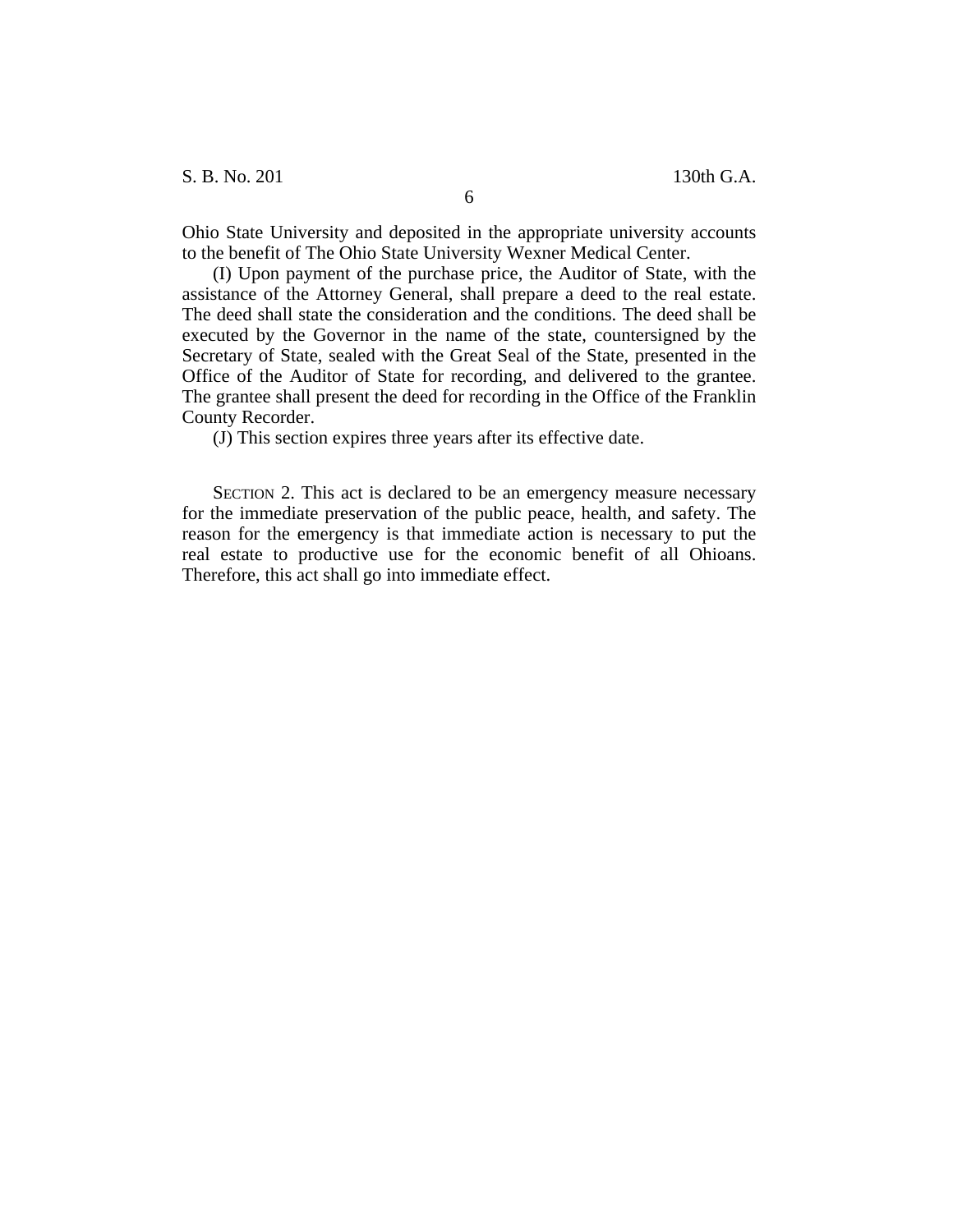*Speaker \_\_\_\_\_\_\_\_\_\_\_\_\_\_\_\_\_\_ of the House of Representatives.*

<u> 1980 - Johann Barn, mars an t-Amerikaansk kommunister (</u>

*President \_\_\_\_\_\_\_\_\_\_\_\_\_\_\_\_\_\_ of the Senate.*

<u> 1989 - Johann Barnett, fransk politiker (</u>

Passed \_\_\_\_\_\_\_\_\_\_\_\_\_\_\_\_\_\_\_\_\_\_\_\_\_, 20\_\_\_\_

Approved \_\_\_\_\_\_\_\_\_\_\_\_\_\_\_\_\_\_\_\_\_\_\_\_\_, 20\_\_\_\_

*Governor.*